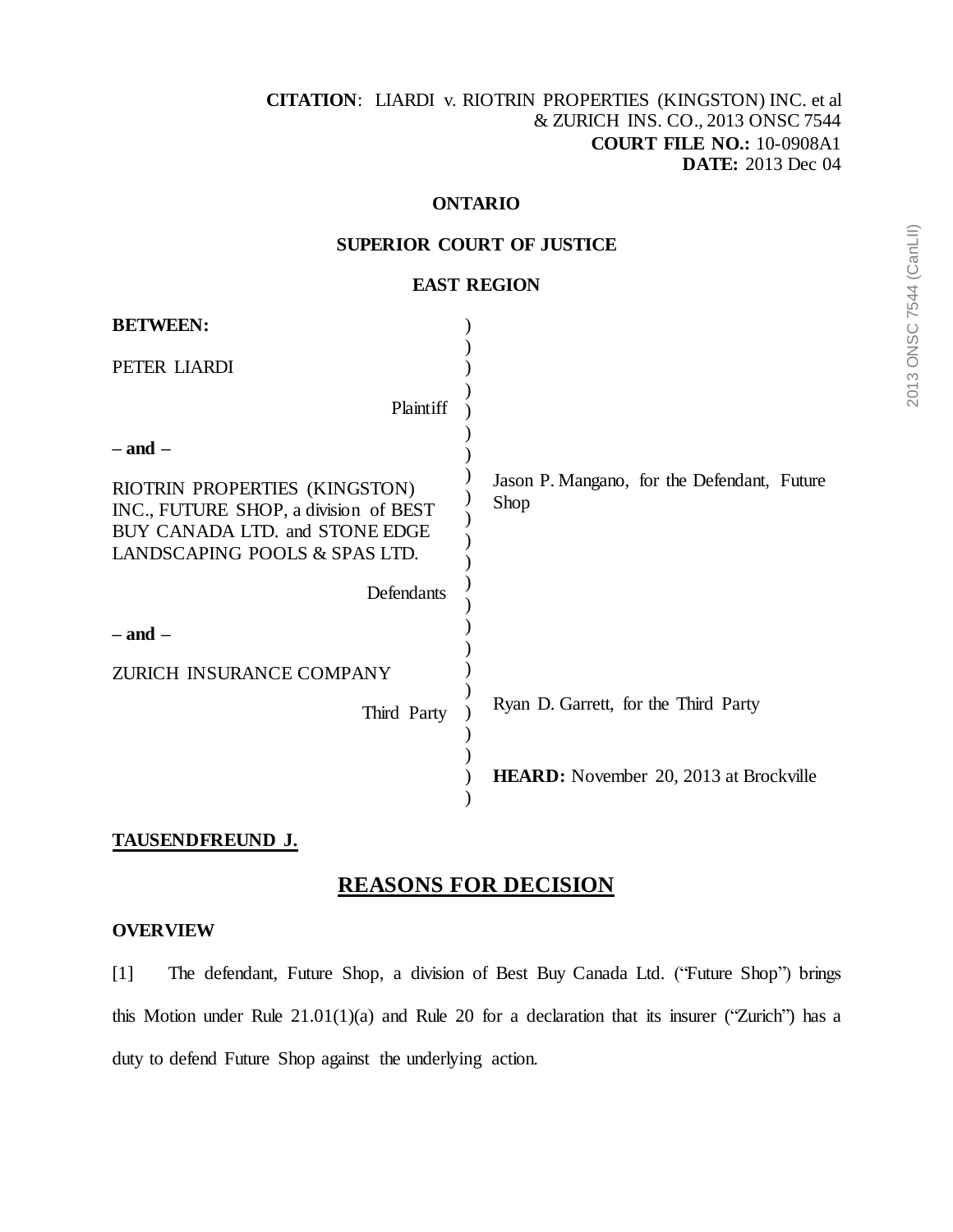- [2] This motion involves the resolution of two issues:
	- (a) Do the Plaintiff's pleadings against Future Shop raise both covered and non-covered claims to the extent that Zurich is obliged to defend only those claims that potentially fall within coverage?
	- (b) If so, on these facts, may extrinsic evidence be introduced to enlarge or explain the pleadings?

#### **BACKGROUND**

[3] The Plaintiff brought this action for damages for injuries arising from an alleged slip and fall on December 26, 2008.

- [4] The Statement of Claim includes these pleadings:
	- 3. Defendant Riotrin Properties (Kingston) Inc. ("Riotrin") is the owner of... 616 Gardeners Road, Kingston, Ontario ("the Shopping Mall Property").
	- 4. The defendant Future Shop... is the occupant of a unit [in the shopping mall]...
	- 5. ...on December 26, 2008, the Plaintiff was a customer at the Future Shop store...

6. The Plaintiff had purchased a large screen television. After purchasing the television, he was instructed by an employee of Future Shop to move his car to the back of the store to load the television... When the employee was having difficulty loading the television, the Plaintiff attempted to walk around the vehicle to assist. As the Plaintiff was walking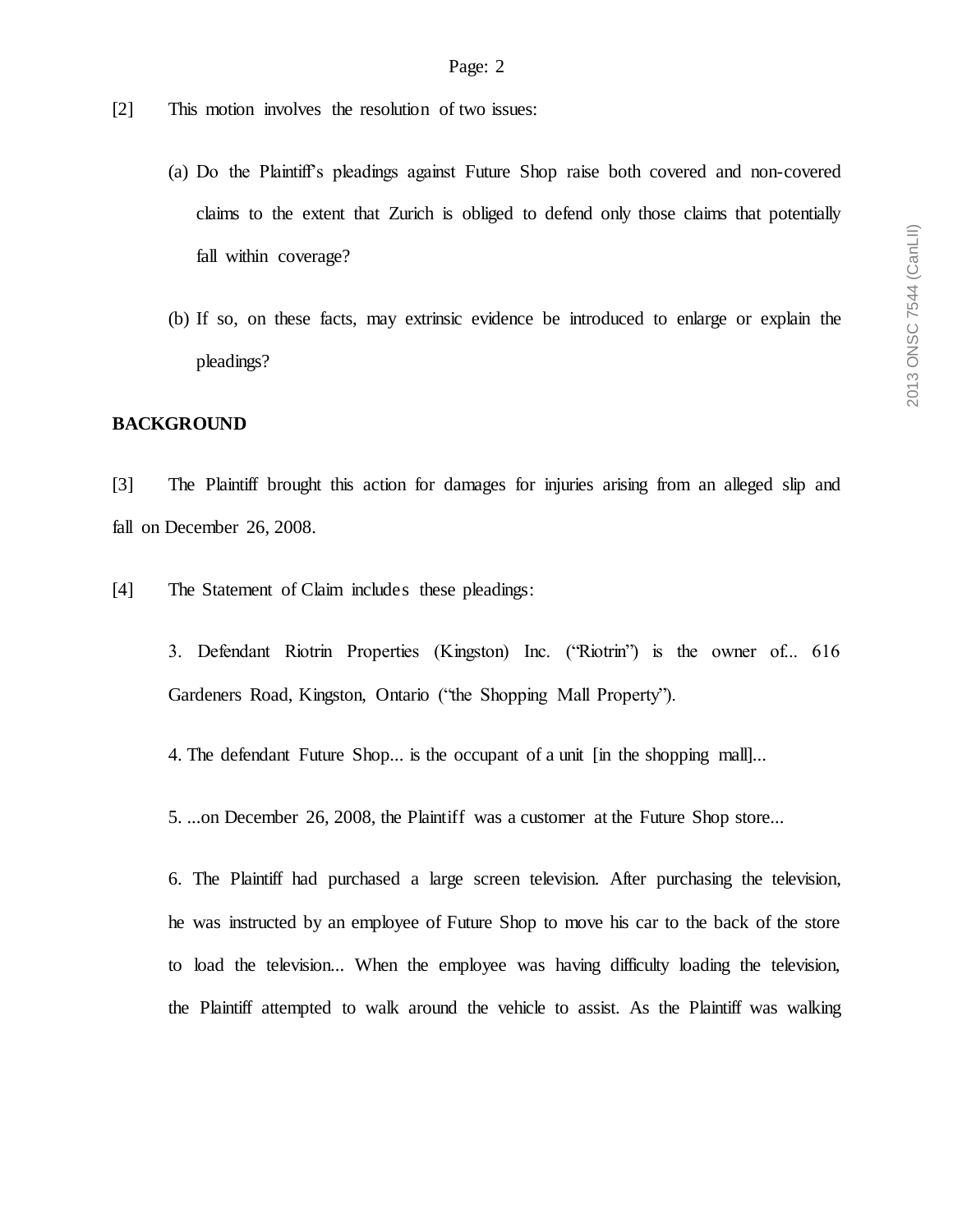toward the rear door, he slipped on ice and fell onto the ground. The Plaintiff sustained injuries...

7. The Plaintiff states that the area where the fall occurred was covered with ice and had a thin cover of snow. There was insufficient salt or sand in the area. The Plaintiff states the area was not safe for patrents...

9. The Plaintiff states that his injuries were caused by the negligence of... Future Shop, the particulars of which are as follows:

(a) it failed to have adequate persons available to load the Plaintiff's merchandise;

(b) it knew or ought to have known that a dangerous situation existed and failed to take appropriate steps to ameliorate the situation;

(c) it failed to ensure the premises were properly salted and/or sanded;

(d) it failed to adequately monitor the area in question and failed to repair this particular area even though it was directing customers to the area to load their purchases.

[5] Future Shop had entered into a shopping centre lease with Riotrin. Pursuant to that lease. Riotrin agreed to take responsibility for the common areas of the shopping mall. Section 7.1 of this lease provides:

#### **7.1 – LANDLORD'S RESPONSIBILITY**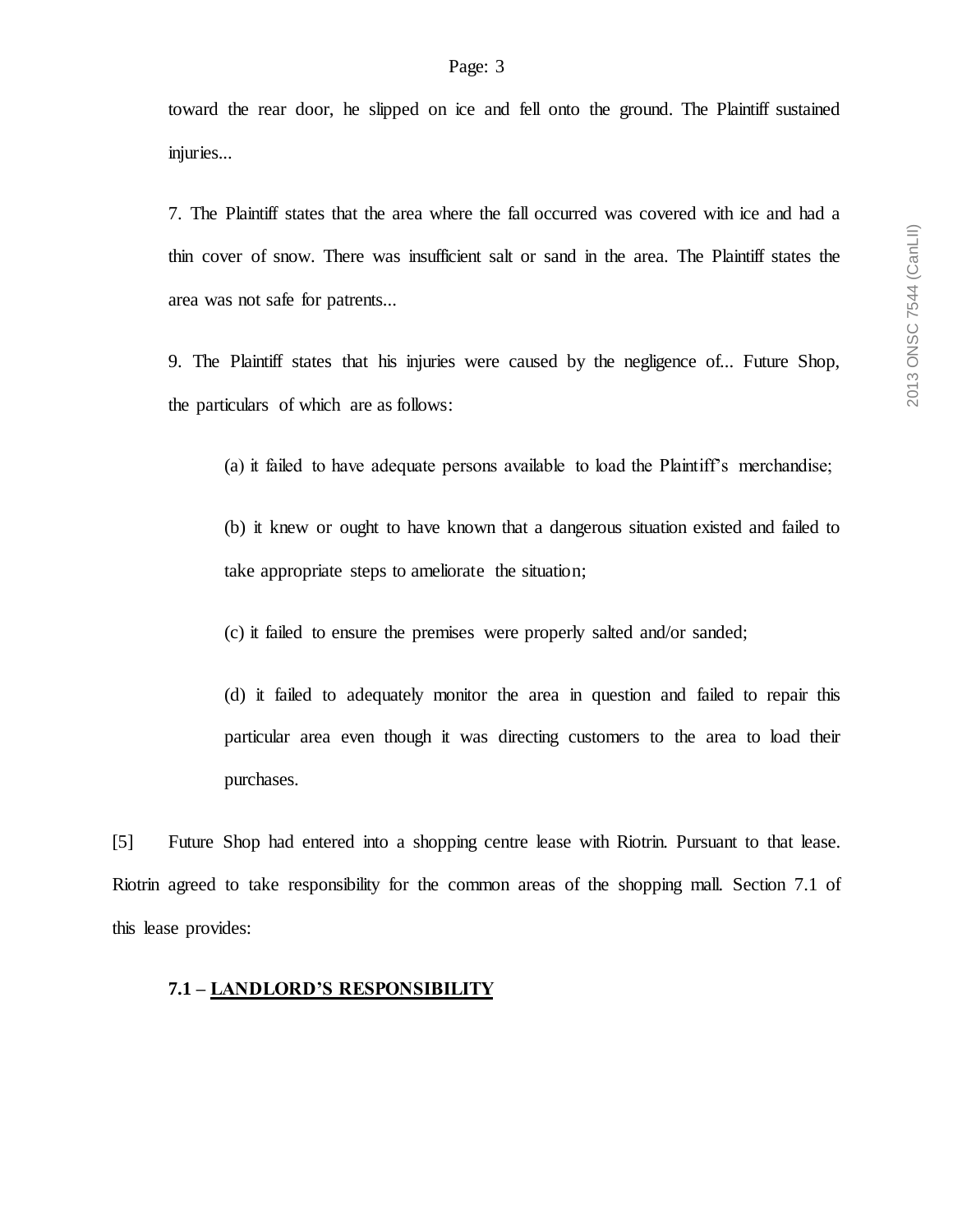The Landlord shall... keep and maintain the Common Areas in a neat, clean and orderly condition and properly repair any damage thereto in accordance with leasing commercial real estate management practices.

[6] "Common Areas" are defined in the lease to include all lands provided or designated for use by Future Shop and its customers in common with others. Specifically named as common areas are parking areas, sidewalks, truck courts, and loading areas.

[7] "Parking areas" are defined in the lease to include "paved portions [of the shopping mall] which have been and are to be allocated for parking of motor vehicles... and includes entrances, roads and other means of access thereto..."

[8] Riotrin also agreed to provide insurance for the Future Shop in respect to its leased premises. In addition, Riotrin agreed to include Future Shop as a Named Insured in its comprehensive general liability insurance policy. Riotrin indeed added Future Shop as an Additional Insured to its comprehensive general liability insurance policy with Zurich. This policy was in place at the time of the Plaintiff's alleged slip and fall.

#### **ANALYSIS**

### **Inclusion of Extrinsic Evidence**

[9] Zurich seeks to introduce extrinsic evidence on the question of whether the Plaintiff's claim as pleaded against Future Shop is covered in its entirety as a risk which Zurich ensured.

[10] In support of that position, Zurich relies on these comments in *Monenco Ltd. v. Commonwealth Insurance Co*. 2001 S.C.C. 49: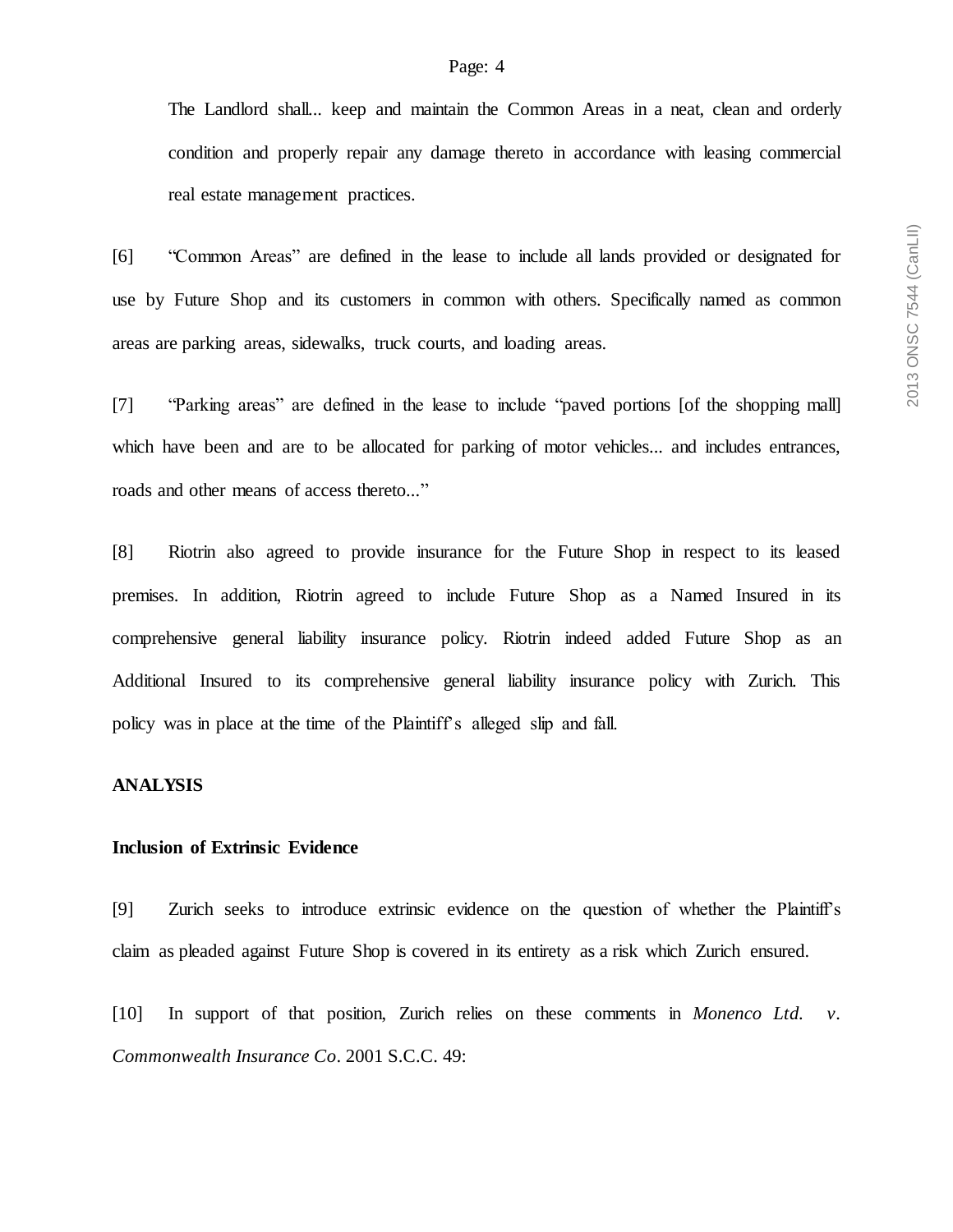35. ...the proper basis for determining whether a duty to defend exists in any given situation requires an assessment of the pleadings to ascertain the "substance" and "true nature" of the claims...

36. ...extrinsic evidence that has been explicitly referred to within the pleadings may be considered to determine the substance and true nature of the allegations, and thus, to appreciate the nature and scope of an Insurer's duty to defend...

[11] The Ontario Court of Appeal in its recent decision of *1540039 Ontario Ltd. v. Farmers' Mutual Insurance Co*. 2012 ONCA 210 considered whether extrinsic evidence in that case should have been admitted by the Application Judge. The court at para 26 quoted an excert from *Brown and Donnelly, Insurance Law in Canada* at p.18-20:

Underlying facts may be admissible in certain limited circumstances, where the underlying facts do not deal with any matters at issue in the action against the insured... There is some logic in considering uncontroversial underlying facts when the matter at issue has nothing to do with the underlying action against the insured. There would be no prejudice to the insured in determining the issue based on underlying facts, and no conflict between the insurer and insured.

[12] The extrinsic evidence which Zurich intends to introduce relates to the manner in which Future Shop operated its businesses, including its policies, if any, concerning loading merchandise into customers' vehicles. I note that this proposed evidence would touch upon certain matters at issue in this action against Future Shop. Furthermore, Zurich seeks to call such extrinsic evidence in support of its position that part of the allegations raised in the pleadings fall outside of the risks covered by Zurich in the policy in question. To that extent, extrinsic evidence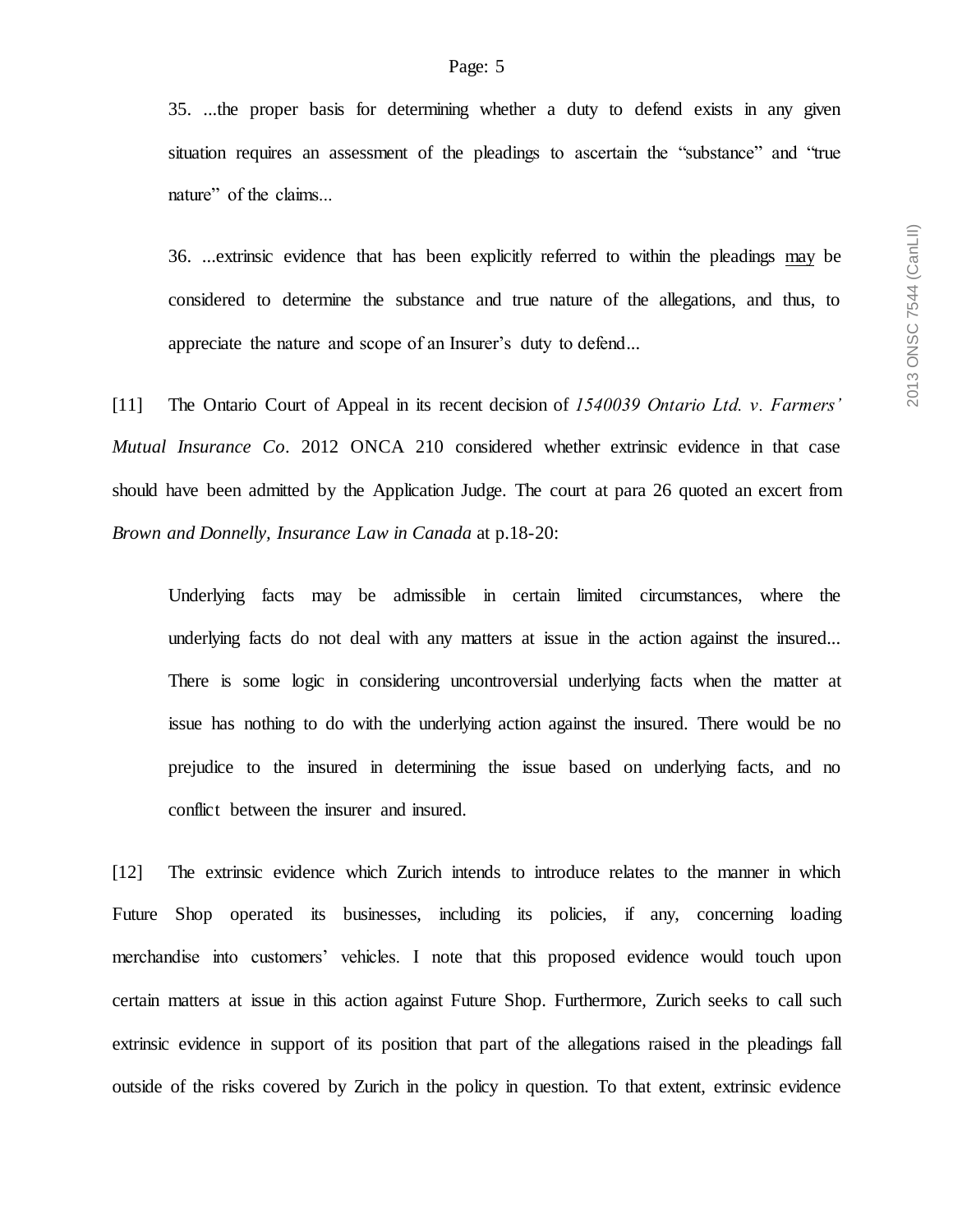might not only prejudice Future Shop, but bring it as an insured into conflict with its insurer. For those reasons, I decline to consider the extrinsic evidence Zurich intends to introduce.

### **DUTY TO DEFEND**

[13] The law on a duty to defend, in a general sense, is well developed. Leitch, J. in *2091533 Ontario Ltd. v. Vertigo Investments Ltd*. 2013 ONSC 2731 at paras 32 & 33 helpfully lists a number of "duty to defend" principles applicable on this motion:

An insurer is obligated to provide a defence if the pleadings allege facts which, if true, would require the insurer to indemnify the insured for the claim.

#### **Reference**: *Nichols v. American Home Assurance Co*., [1990] 1 S.C.R. 801

The duty to defend is much broader than the duty to indemnify: "[it] is not necessary to prove that the obligation to indemnify will in fact arise in order to trigger the duty to defend." The mere possibility that the claim is within the policy is sufficient to raise the duty to defend.

### **Reference**: *Nichols v. American Home Assurance Co*., *ibid* at 808

An insurer's obligation to defend is triggered where, on a reasonable reading of the pleadings, a claim within coverage can be inferred.

**Reference**: *Nichols v. American Home Assurance Co*., *ibid* at 808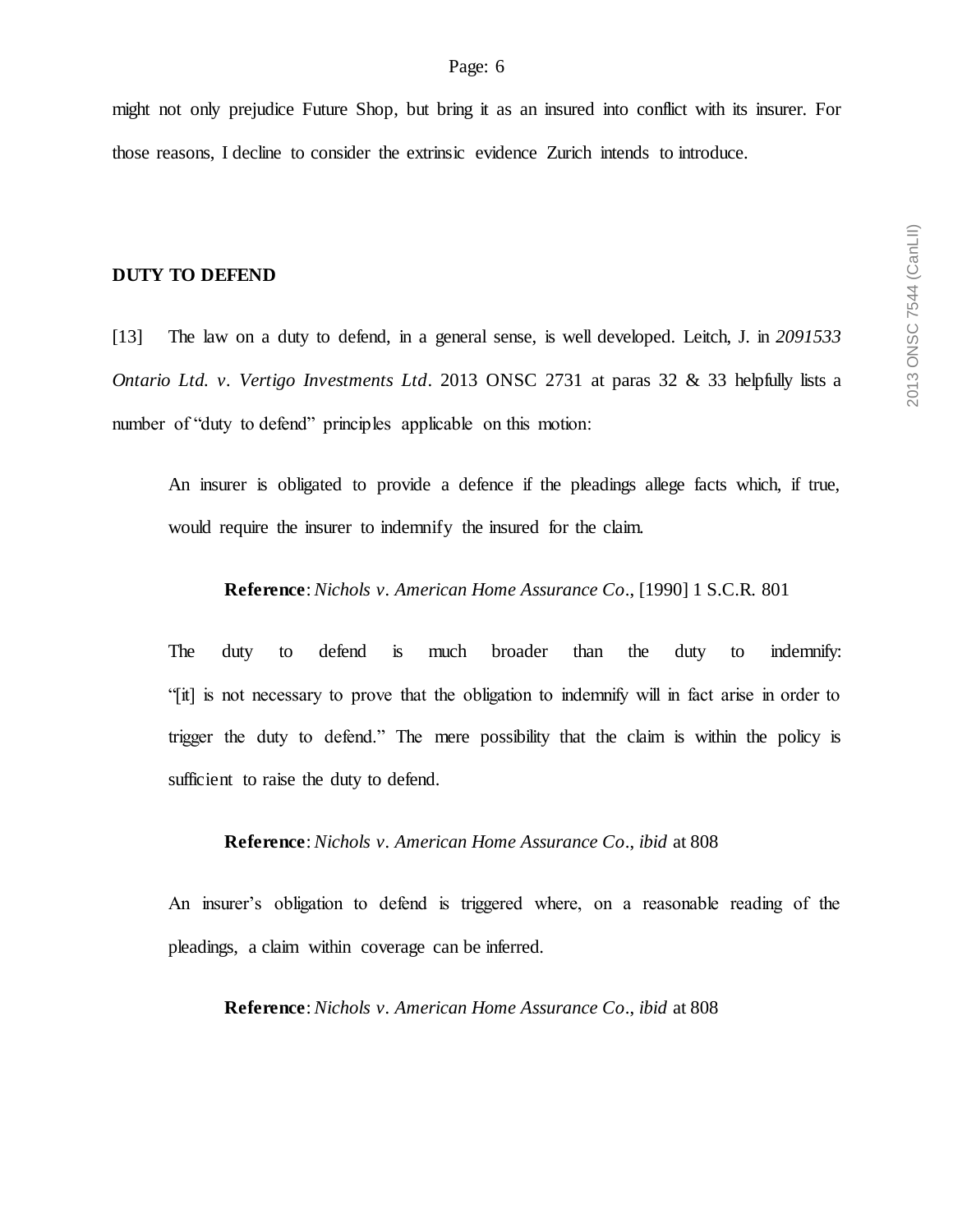The determination of whether an insurer's duty to defend has arisen lies with an examination of the claims contained within the pleadings.

### **Reference**: *Nichols v. American Home Assurance Co*., *ibid* at 810

The Court must accept the allegations contained in the pleadings as true: "if the claim alleges a state of facts which, if proven, would fall within the coverage of the policy, the insurer is obliged to defend the suit regardless of the truth or falsity of such allegations."

**Reference**: Monenco Ltd. v. Commonwealth Insurance Co., [2001] 2 S.C.R. 699 at para. 28

The Court is not bound by the plaintiff's choice of wording or labels contained within the pleadings. The nature of the plaintiff's claim is both determinative and the paramount consideration: "the existence of the duty to defend depends on the nature of the claim made."

#### **Reference**: *Nichols v. American Home Assurance Co*., *supra* at 808

The insurer will owe a duty to defend if the claim alleges a state of facts which, if proven, would fall within the coverage of the policy. The insurer is obliged to defend the suit regardless of the truth or falsity of such allegations.

**Reference**: *Halifax Insurance Co. of Canada v. Innopex Ltd*. 2004 CarswellOnt 4158 (Ont. C.A.) at para. 34

[14] Zurich states that a number of the allegations made by the plaintiff in the Statement of Claim fall outside the responsibility of the landlord under the lease. Zurich points to those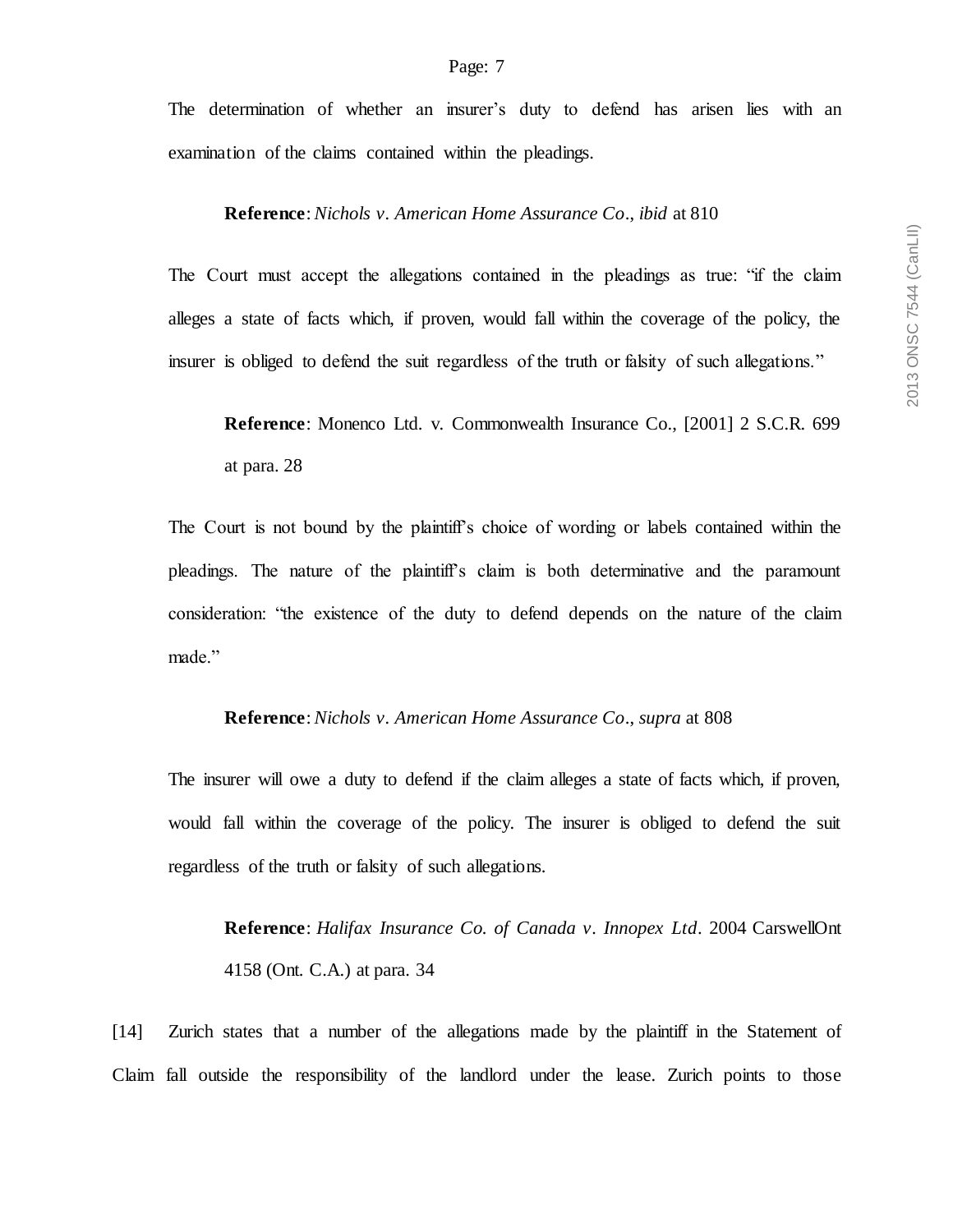pleadings in the Statement of Claim detailed above which allege that the plaintiff was instructed by a Future Shop employee to drive his car to the back of the store to load the television. As the employee was having difficulty loading the television, the plaintiff attempted to walk around the vehicle to assist. In the process he slipped on ice and fell to the ground.

[15] Zurich relies on *Atlific Hotels and Resorts Ltd. v. Aviva Assurance Co. of Canada* (2009), 97 O.R. (3d) 233. The plaintiff in that case claimed damages for injuries sustained in a "slip and fall" incident. The court stated at para 3:

The claims made by the injured plaintiff in her pleadings can be grouped under three headings:

- (i) negligence on the part of all of the defendants relating in various ways to removal of snow and ice;
- (ii) negligence on the part of the Deerhurst defendants in the operation and management of the hotel, including inadequate lighting and the lack of non-slip matting on the walkways, the failure of management to cancel the evening program at the conference centre so that the guests could have stayed in their rooms, the failure to cut the program short so that the participants could have returned to their lodgings sooner and more safely, and a failure to offer the plaintiff temporary overnight accommodations in the main lodge until the walkways were cleared of snow and ice and made safe for use; and
- (iii) occupier's liability.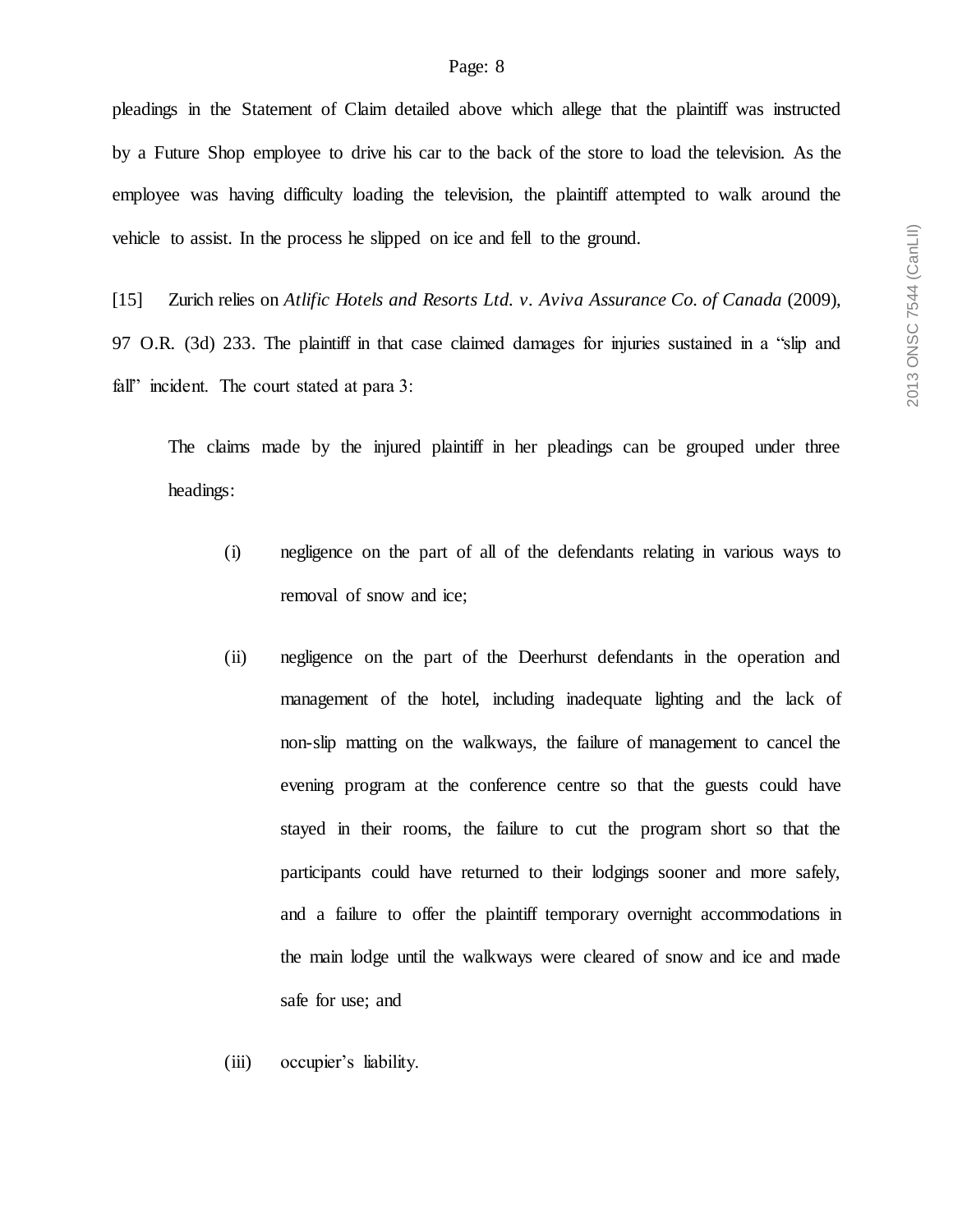[16] The court on this duty to defend application distinguished these pleadings from those in *Riocan Real Estate Investment Trust v. Lombard General Insurance Co. of Canada* (2008) 91 O.R. (3d) 63. Hennessy, J. held in that case at para 38 :

> I am in the view that in most situations where there is a duty on an Insurer to defend some, or only one, of the claims made against an insured and that claim embodies the true nature of the claim, a duty to defend the entire claim arises. This is so even when the pleadings include claims that may be outside the policy coverage.

[17] In distinguishing *Atlific Hotels* from *Riocan Real Estate*, Belobaba, J. held that in the case before him he was unable to find, as Hennessy, J. did in *Riocan* that "one particular claim that fell within coverage captured the true essence of the action." He stated at para 17:

15. ...the snow and ice claims appear, at first glance, to be predominant but the claims alleging negligence in hotel operations and management are formidable and can stand on their own. There are... three categories of liability, and only one, the claims relating to snow and ice removal, falls within coverage. The insurer... is therefore obliged to provide the applicants with a defence to these claims [snow and ice removal] only. The Deerhurst defendants are obliged to provide their own defence to the other two categories of claims.

[18] Zurich also relies on the recent decision of *Papapetrou v. 1054422 Ontario Ltd*., 2012 ONCA 506. I find it appropriate to review in some detail what the Ontario Court of Appeal stated in *Papapetrou*. The plaintiff claimed she was injured when she slipped and fell on black ice accumulated on stairs of a property managed by the defendant, The Cora Group. Collingwood Landscape contracted with The Cora Group to provide winter maintenance and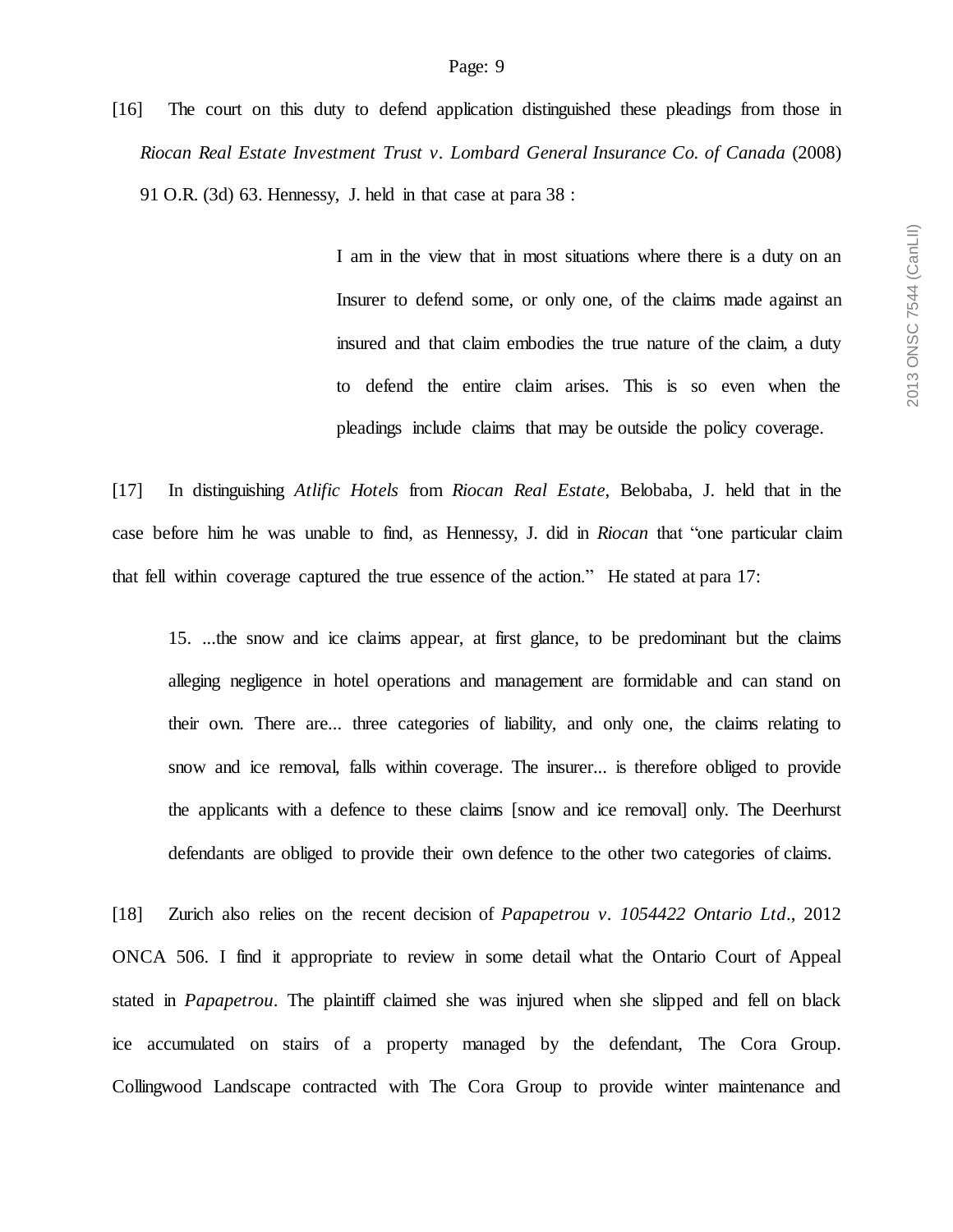snow removal services. As part of the arrangement, Collingwood was to name The Cora Group as an additional insured in the general liability policy which Collingwood was to obtain. Collingwood breached its obligation to do so. On a summary judgment motion, Collingwood was ordered to assume The Cora Group's defence. The court stated:

4. ...the motion judge found that "the true nature of the plaintiff's claim is that [Collingwood and The Cora Group] were negligent in failing to maintain an ice free pedestrian stairway". In the motion judge's view, "based on the [service] contract", a duty to defend and indemnify therefore arose...

6. ...the main issue on appeal is whether the motion judge erred in ordering Collingwood to assume the defence of The Cora Group...

10. ...Ms. Papapetrou relies on ss. 3 and 4 of the *Occupiers' Liability Act*, R.S.O. 1990, c. O.2, which set out an occupier's duty to take reasonable care that persons entering on premises are reasonably safe...

11. ...Collingwood entered into a service contract with The Cora Group... Collingwood agreed to provide winter maintenance, and snow removal services...

43. ...I do not agree with the motion judge's conclusion that, because the claims in the action can all be characterized generally as claims in negligence for failing to maintain an ice-free pedestrian stairway, this means that all the claims in the action would necessarily be captured under the insurer's duty to defend.

44. In order to determine whether an insurer's duty to defend arises in relation to the claims raised in a particular action, the court is required to assess the substance or the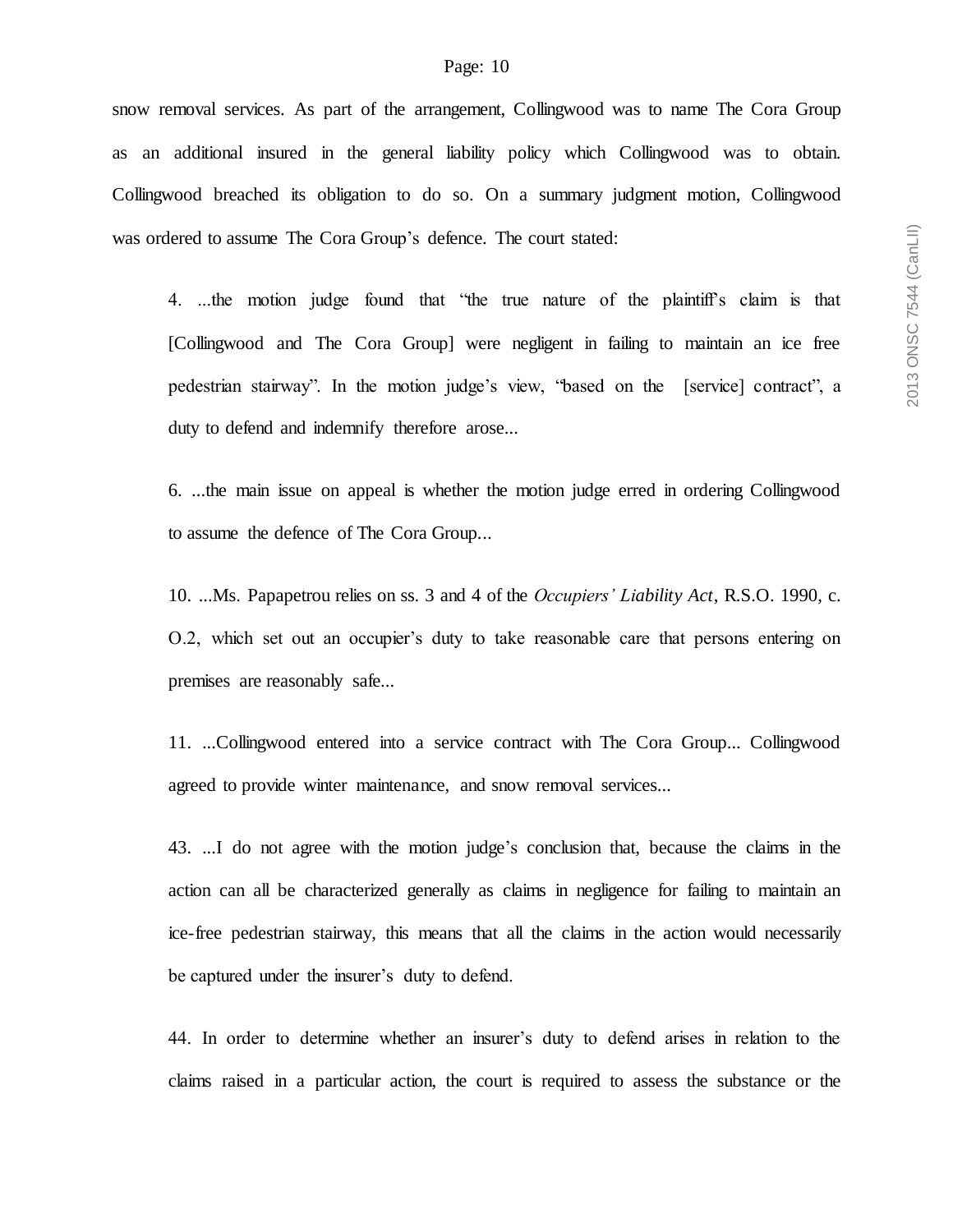#### Page: 11

"true nature" of each claim contained within the pleadings to see if it falls within the scope of coverage...

47. ...assessing the true nature of a particular claim is not an exercise to be undertaken in the abstract. Rather it should be approached with a view to the specific limitations of the insurance coverage at issue.

49. With a view to the limits of coverage, the "true nature" of the claims in the action are best classified as allegations concerning: (i) negligent maintenance due to Collingwood's performance or non-performance of the service contract; (ii) negligent conduct on the part of The Cora Group extending beyond Collingwood's obligations under the contract; as well as (iii) a statutory cause of action under the Occupiers' Liability Act extending beyond those obligations delegated to Collingwood under the contract. The duty to defend only extends to allegations that can be classified as falling under the first category of claims.

50. To the extent that this conclusion may differ from *Riocan Real Estate Investment Trust*, I disagree with that decision.

[19] I find that the pleadings here are distinguishable from the pleadings in both *Atlific* and *Papapetrou, supra*. Although the plaintiff here pleads the *Occupiers' Liability Act*, I note that reference to that act is not included in the pleadings as against Future Shop. The plaintiff here fell on accumulated ice covered by snow in the parking lot of the shopping mall. The plaintiff did so while walking around his car in his intent to assist the Future Shop employee who was having difficulty loading the television into the plaintiff's car. The reason the plaintiff walked around the car, in my view, is not relevant. This fall occurred on the parking lot, a risk for which Future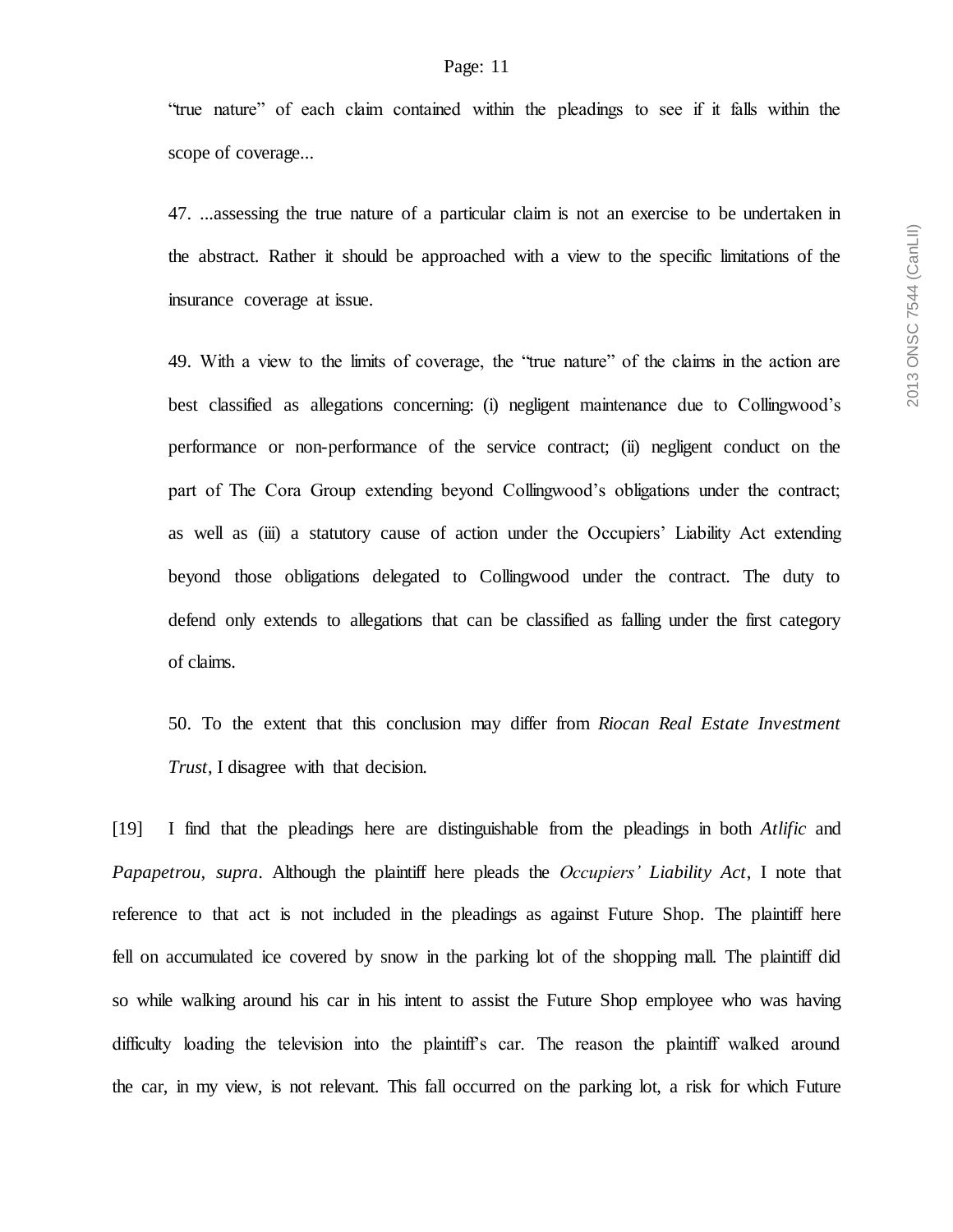Shop was included as a named insured on the policy issued by Zurich. In my view, this risk covered by the policy mirrors the true nature of the plaintiff's claim. In *Atlific*, as Belobaba, J. found, the claims of negligence advanced against the hotel operations and management are "formidable and can stand on their own". That is not the case here. The plaintiff's claim arises from an alleged slip and fall. It has nothing to do with the manner in which Future Shop carried on its business. If I am incorrect in that view of the pleadings, as the plaintiff alleged that Future Shop employees knew or ought to have known that a situation of danger existed on the parking lot at the rear of the building and failed to take appropriate steps to ameliorate that situation, it clearly falls under the responsibility assumed in the lease by the landlord for which it obtained insurance coverage from Zurich.

[20] The determination of the question of Zurich's obligation to defend Future Shop in this action will dispose of the third party claim against Zurich. Accordingly, I find that question is suitable for resolution under Rule  $21.01(1)(a)$ :

#### *Clausen v. Royal & Sun Alliance Co. of Canada* (2004) 73 O.R. (3d) 611.

[21] Counsel for Future Shop put Zurich on notice by letter of December 20, 2010 of its intent to tender its defence under the terms of the shopping centre lease between Riotrin and Future Shop and the insurance policy obtained by Riotrin under that lease.

[22] I find that Zurich has the obligation to provide a defence to Future Shop in this action. Future Shop is entitled to be reimbursed on a substantial indemnity basis for costs incurred in defending this action to date as of December 20, 2010: see *Austco Marketing and Service (Canada) Ltd. v. Lloyd's Underwriters* 2013 CarswellOnt 14337 paras 4 & 5.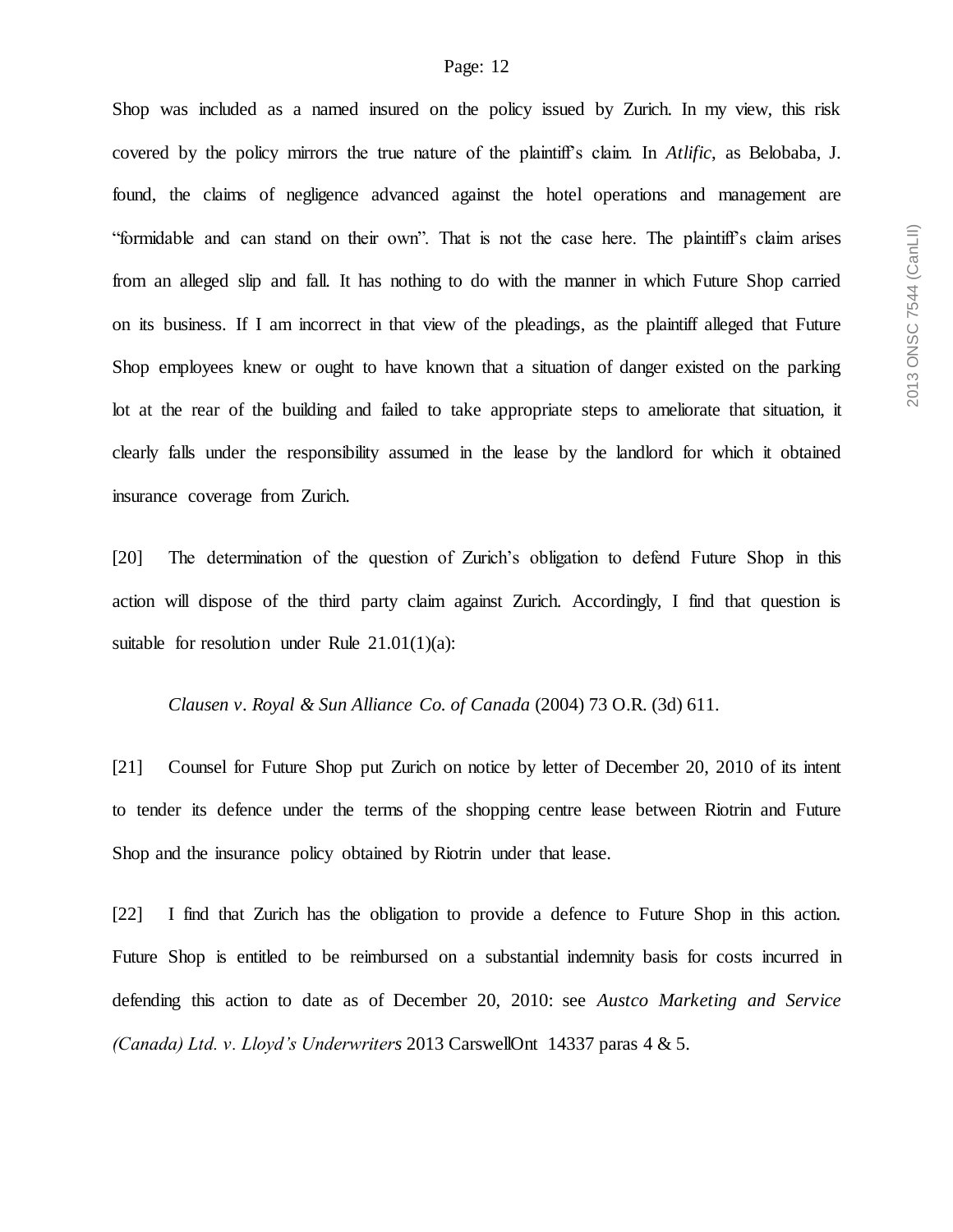[23] If required, I may be spoken to on costs within 30 days.

The Honourable Mr. Justice Wolfram U. Tausendfreund